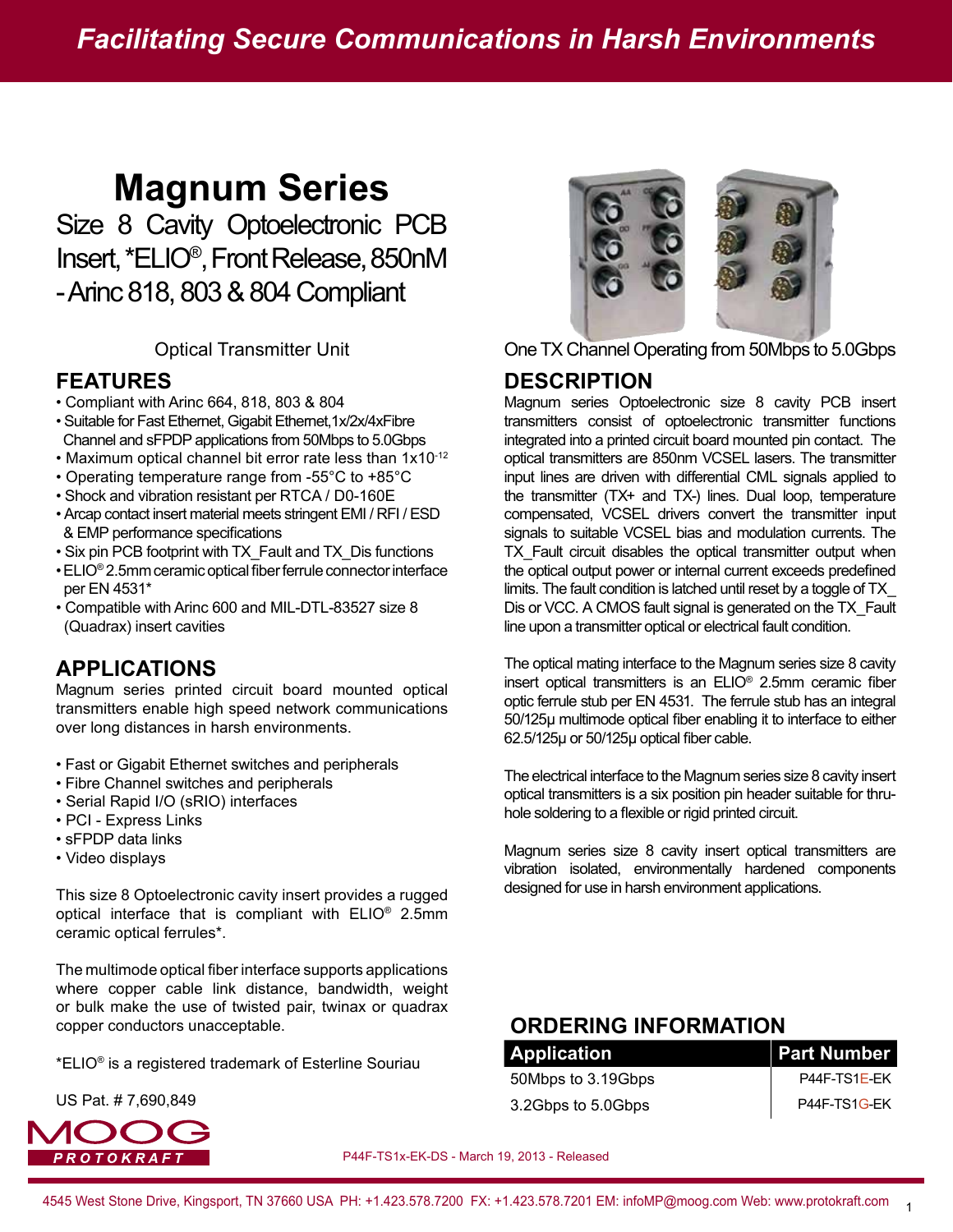#### **ABSOLUTE MAXIMUM RATINGS**

Absolute maximum limits mean that no catastrophic damage will occur if the product is subjected to these ratings for short periods, provided each limiting parameter is in isolation and all other parameters have values within the performance specification. It should not be assumed that limiting values of more than one parameter can be applied to the product at the same time.

| Parameter                        | Symbol | Minimum | <b>Typical</b> | Maximum        | Unit l |
|----------------------------------|--------|---------|----------------|----------------|--------|
| Storage Temperature              | $\sim$ | -55     |                | $+100$         | °C     |
| <b>Supply Voltage</b>            | ' cc   | $-0.5$  |                | $+4.5$         | V      |
| TX DIS Input Voltage             |        | $-0.5$  |                | $V_{cc}$ + 0.5 | v      |
| Differential Input Voltage (p-p) | V.     |         |                | 2.2            | V      |

## **RECOMMENDED OPERATING CONDITIONS**

| Parameter                           | Symbol                     | Minimum  | <b>Typical</b> | Maximum  | Unit l |
|-------------------------------------|----------------------------|----------|----------------|----------|--------|
| <b>Operating Temperature</b>        |                            | -55      |                | +85      | °C     |
| Power Supply Voltage                | $\mathsf{V}_{\mathsf{cc}}$ | $+3.135$ |                | $+3.465$ | V      |
| TX Differential Input Voltage (p-p) |                            | 0.25     |                | 2.2      | V      |
| Power Supply Noise (p-p)            | N,                         |          |                | 200      | mV     |

## **ENVIRONMENTAL OPERATING CONDITIONS**

| Requirement            | Feature                  | Condition    | <b>Notes</b>                  |
|------------------------|--------------------------|--------------|-------------------------------|
| RTCA / D0-160E         | <b>ESD</b>               | <b>HBM</b>   | 2200V                         |
| <b>RTCA / D0-160E</b>  | Vibration                | $3.8g^2$ /Hz | 43G rms                       |
| RTCA / D0-160E         | Shock                    | 40.0q        | $6-9mS$                       |
| RTCA / D0-160E         | <b>Flame Resistance</b>  |              | 30 Seconds                    |
| RTCA / D0-160E         | Damp Heat                | 10 Cycles    | 24 Hours                      |
| <b>ARINC 801</b>       | <b>Mating Durability</b> | 500 Cycles   | <0.5dB Change                 |
| FDA / CDRH / IEC-825-1 | Eye Safety               | Class 1      | No Safety Interlocks Required |

## **MATERIALS**

| Item                    | Detail           | <b>Notes</b> |
|-------------------------|------------------|--------------|
| Insert Shell            | Arcap            |              |
| Solder Pins             | <b>Brass</b>     |              |
| Solder Pin Plating      | Gold over Nickel |              |
| Ferrule                 | Ceramic          |              |
| <b>Printed Circuits</b> | Polyimide / FR-4 |              |

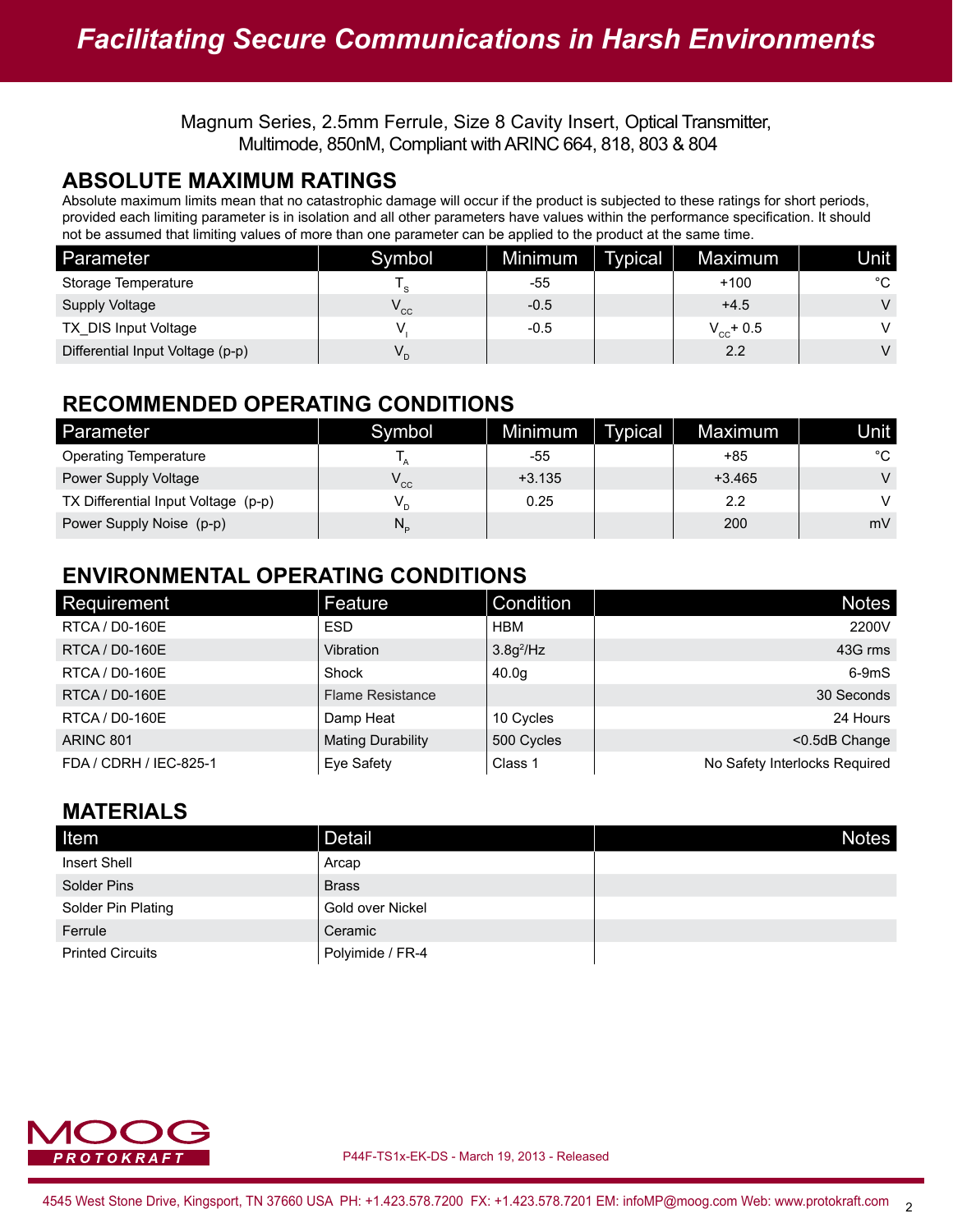## **OPTICAL TRANSMITTERS**  $T_A$  **= Operating Temperature Range,**  $V_{cc}$  **= 3.135V to 3.465V**

| Parameter                                                                                                                                                                          | Symbol                         | Minimum                  | Typical | Maximum | Unit |
|------------------------------------------------------------------------------------------------------------------------------------------------------------------------------------|--------------------------------|--------------------------|---------|---------|------|
| Optical Output Power (BER<10-12)                                                                                                                                                   | Р                              | $-6.5$                   |         | $-1.0$  | dBm  |
| <b>Optical Output Wavelength</b>                                                                                                                                                   | $\lambda_{\text{OUT}}$         | 830                      | 850     | 860     | nM   |
| <b>Spectral Width</b>                                                                                                                                                              | $\Delta\lambda$ <sub>RMS</sub> |                          |         | 0.85    | nM   |
| <b>Extinction Ratio</b><br>xxxx-xx1E-xx $@$ 125Mbps to 1.25Gbps<br>$xxxx-xx1E$ -xx @ 2.125Gbps<br>$xxxx-xx1E$ - $xx@$ 2.5Gbps to 3.19Gbps<br>$xxxx-xx1G$ - $xx@3.2Gbps$ to 5.0Gbps | ER                             | 9.0<br>9.0<br>6.0<br>6.0 |         |         | dB   |

#### **POWER SUPPLY CURRENT T<sub>A</sub> = Operating Temperature Range,**  $V_{cc}$  **= 3.135V to 3.465V**

| Parameter                      | Svmbol       | Minimum | vpical | Maxımum | <b>Jnit</b> |
|--------------------------------|--------------|---------|--------|---------|-------------|
| Supply Current per transmitter | $\sim$<br>◡◡ |         | 80     | $-11C$  | mΑ          |

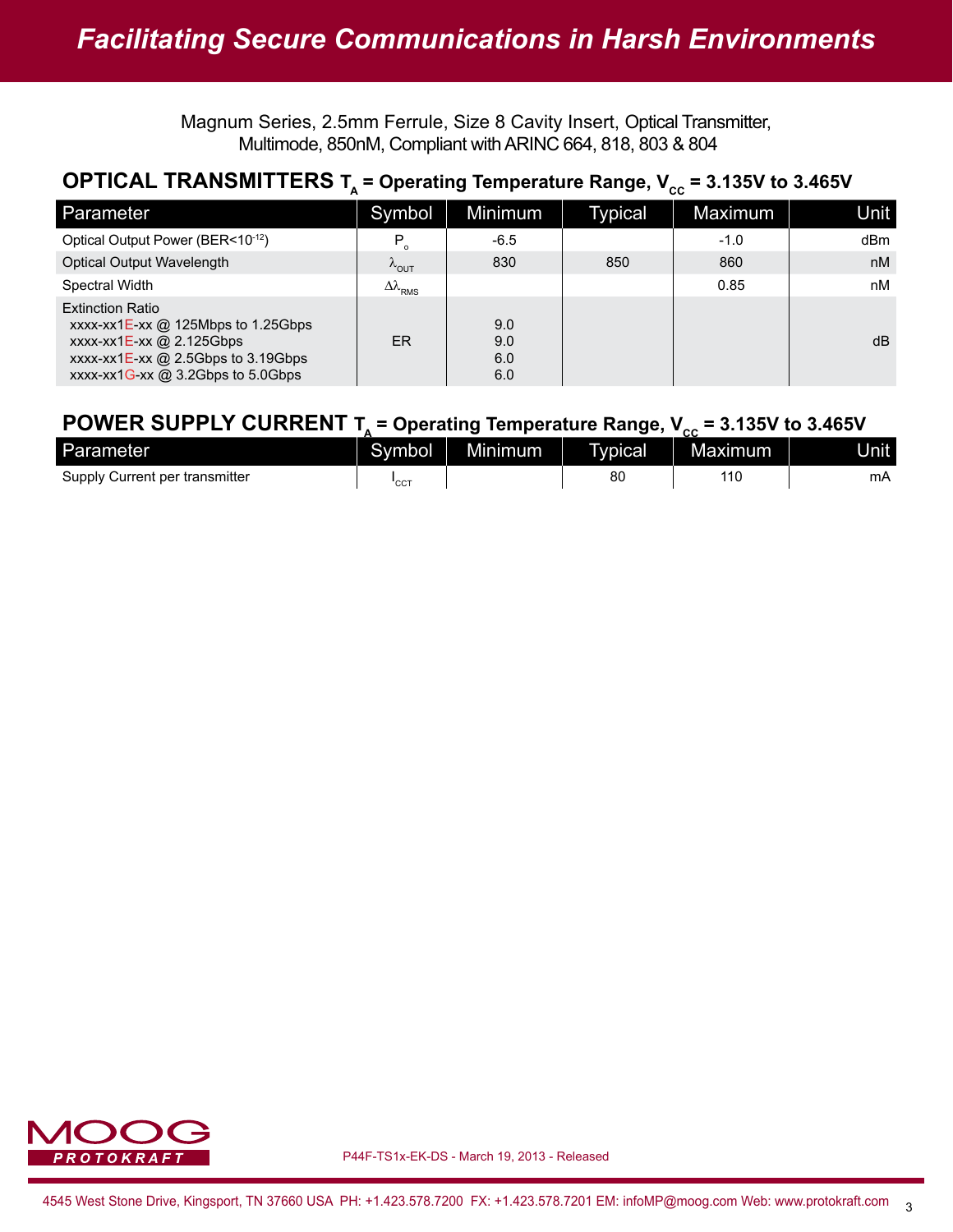

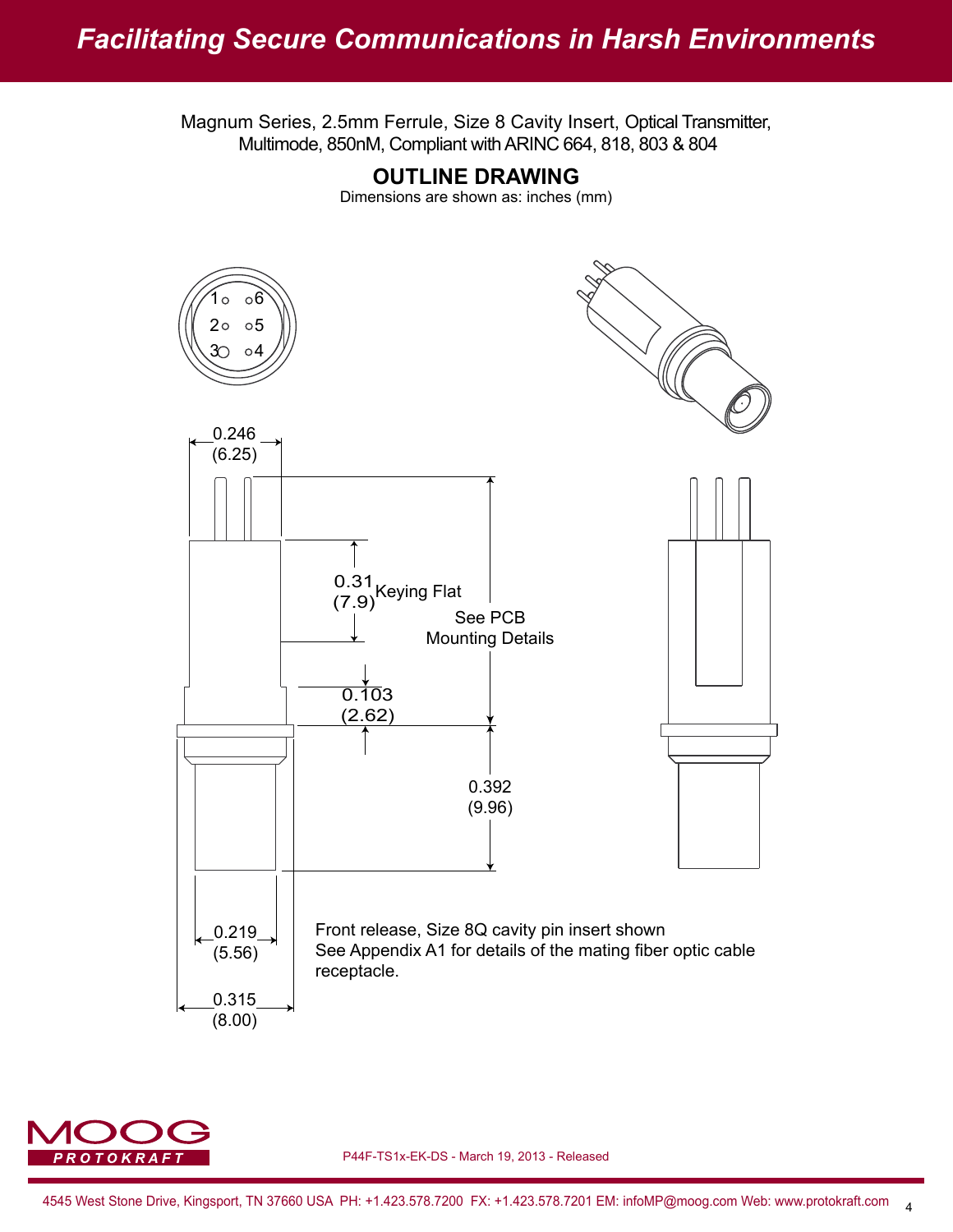| <b>Pin Number</b> | <b>Symbol</b>   | <b>Description</b>                                                                                                   | Logic Family                                  |
|-------------------|-----------------|----------------------------------------------------------------------------------------------------------------------|-----------------------------------------------|
|                   | TX DIS          | Transmit Disable - Input<br>Logic 1: Disable Optical Output<br>Logic 0: Enable Optical Output                        | <b>CMOS</b><br>Internal $4.7K\Omega$ pulldown |
| $\overline{2}$    | $V_{cc}$        | Power Supply                                                                                                         | N/A                                           |
| 3                 | <b>GND</b>      | Ground                                                                                                               | N/A                                           |
| $\overline{4}$    | <b>TX Fault</b> | Internal TX Fault Indicator - Output<br>Satisfactory Operation: Logic "0" Output<br>Internal Fault: Logic "1" Output | Open Drain CMOS                               |
| 5                 | TX-             | Transmitter Data Input                                                                                               | <b>CML</b>                                    |
| 6                 | $TX+$           | Transmitter Data Input                                                                                               | <b>CML</b>                                    |

#### **PRINTED CIRCUIT BOARD FOOTPRINT**

Dimensions are shown as: inches

#### PCB Hole Pattern Mounting Side View



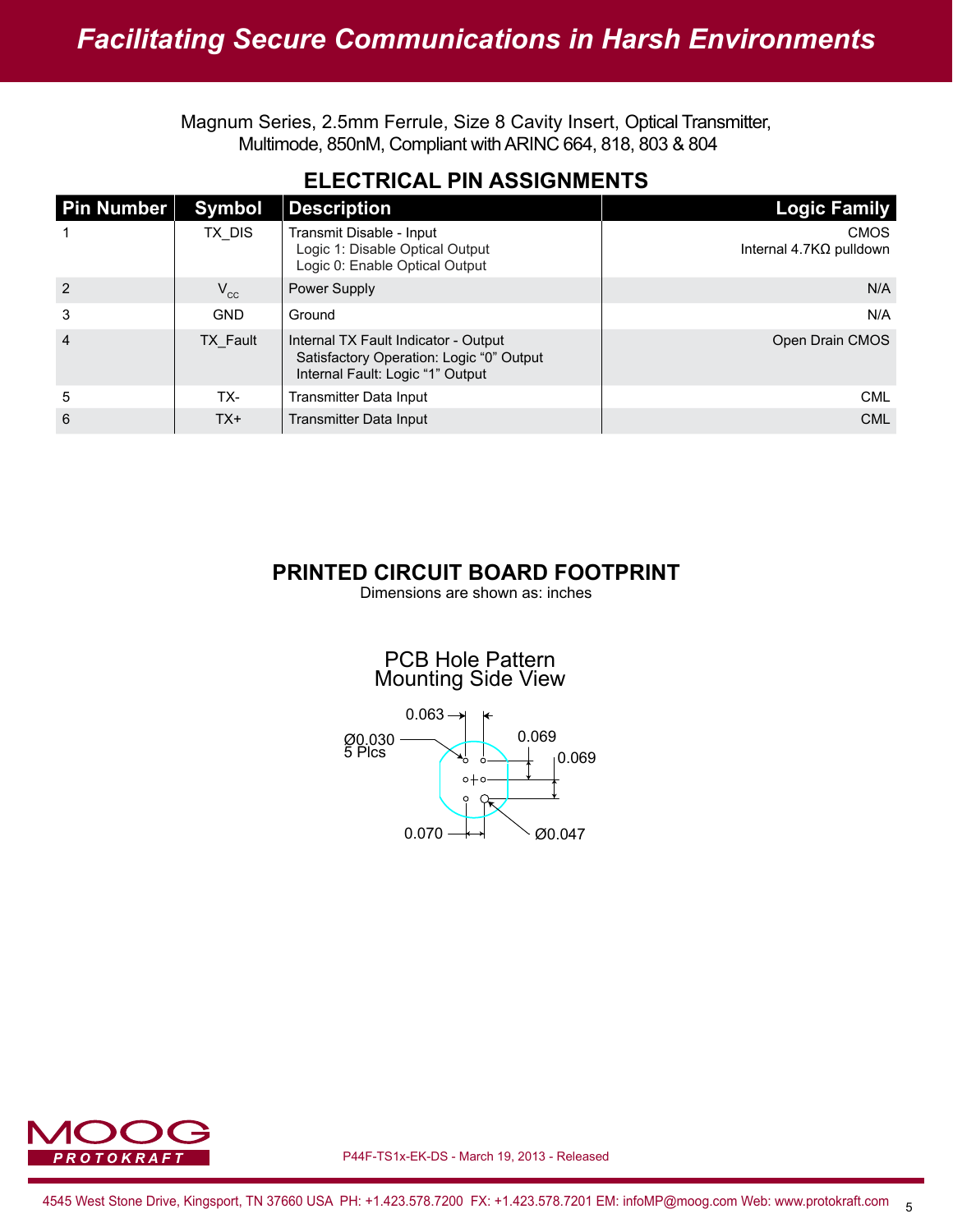**PCB MOUNTING DETAILS**



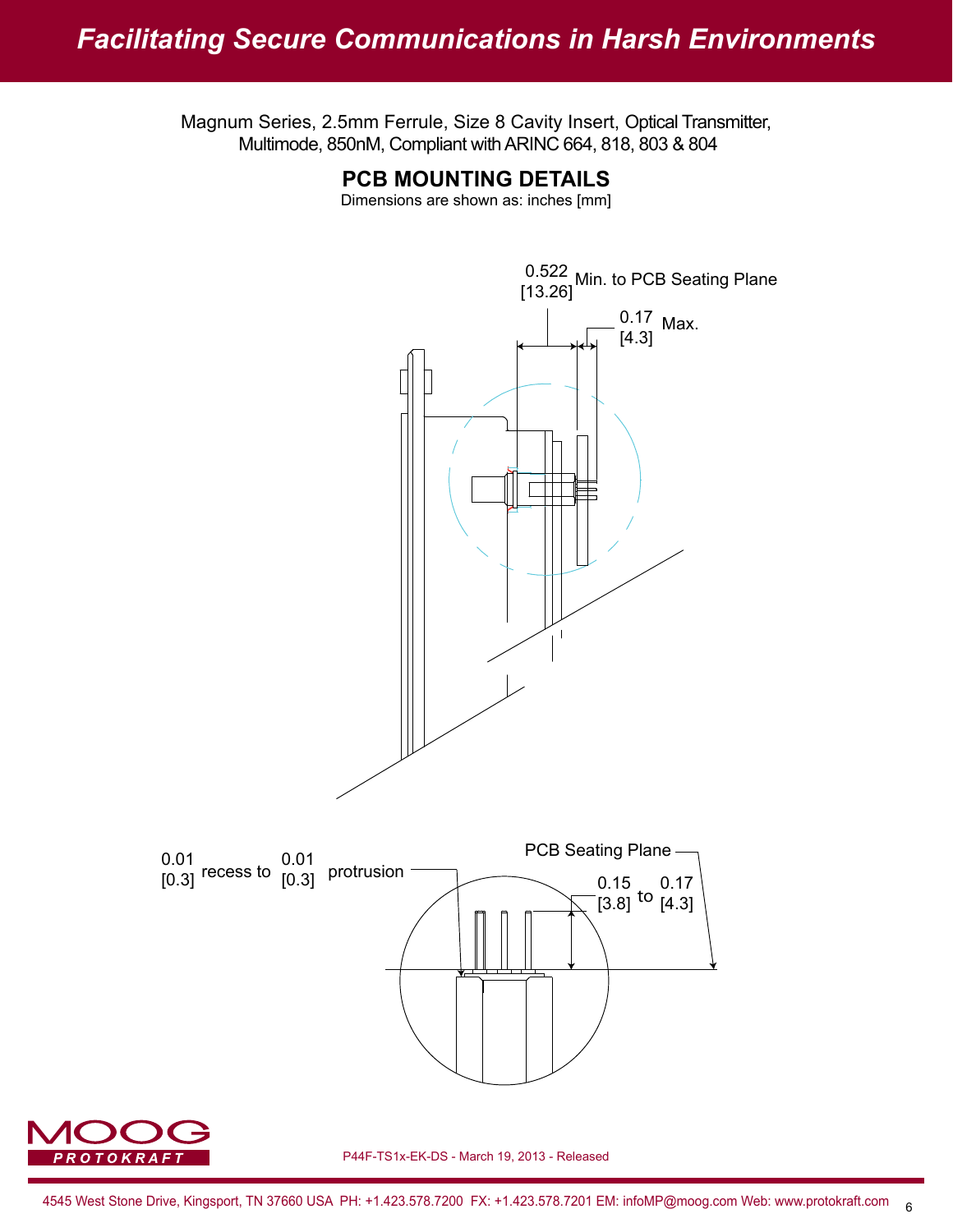#### **APPLICATION SCHEMATIC** For Xilinx Rocket I/O Interfaces



All Protokraft statements, technical information and recommendations related to the products herein are based upon information believed to be reliable or accurate. However, the accuracy or completeness thereof is not guaranteed, and Protokraft assumes no responsibillity for any inaccuracies. The user assumes all risks and liability whatsoever in connection with the use of a product or its application. Protokraft reserves the right to change at any time, without prior or subsequent notice, the design, specifications, function, fit or form of its products described herein, including withdrawal at any time of a product offered for sale herein. Protokraft makes no representations that the products herein are free from any intellectual property claims of others. Protokraft and the Protokraft logo are trademarks of Protokraft, LLC. Other trademarks are the property of their respective holders. Contact Protokraft for prices and availability. For the most recent version of this data sheet, please go to the Protokraft<br>website at htt